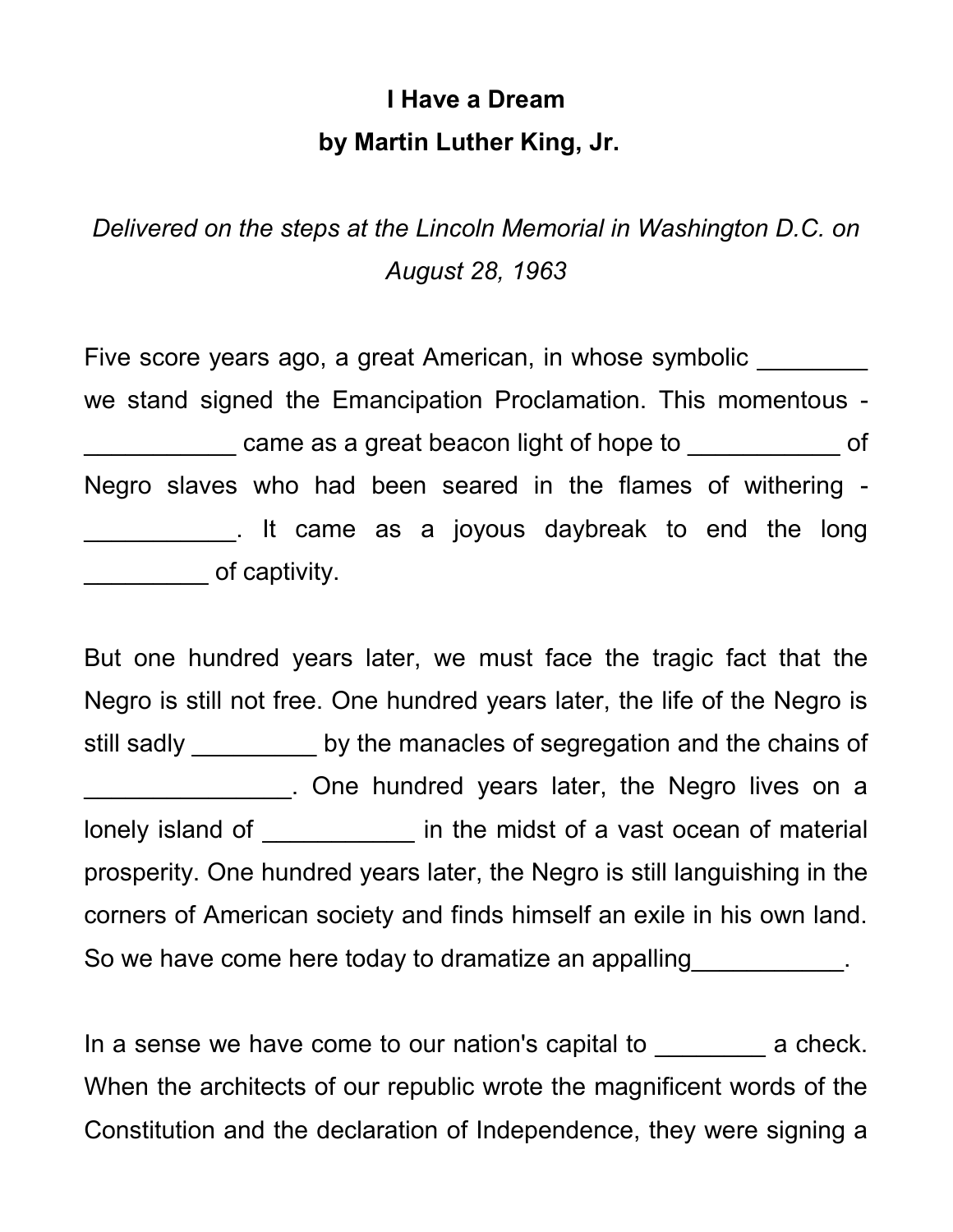promissory \_\_\_\_\_\_\_\_\_\_\_ to which every American was to fall heir. This \_\_\_\_\_\_\_\_\_\_\_ was a promise that all men would be guaranteed the inalienable rights of life, liberty, and the pursuit of happiness.

It is obvious today that America has defaulted on this promissory insofar as her citizens of The Same concerned. Instead of honoring this sacred obligation, America has given the Negro people a bad check which has come back marked "insufficient funds." But we refuse to believe that the bank of \_\_\_\_\_\_\_\_\_\_\_\_ is bankrupt. We refuse to believe that there are \_\_\_\_\_\_\_\_\_\_\_\_\_\_\_ funds in the great vaults of opportunity of this nation. So we have come to cash this check -- a check that will give us upon demand the riches of and the security of justice. We have also come to this hallowed spot to remind America of the The Turgency of now. This is no time to engage in the luxury of cooling off or to take the tranquilizing drug of gradualism. Now is the time to rise from the dark and desolate valley of \_\_\_\_\_\_\_\_\_\_\_\_ to the sunlit path of racial justice. Now is the to open the doors of opportunity to all of God's children. Now is the time to lift our nation from the quicksands of racial injustice to the solid rock of  $\blacksquare$ 

It would be fatal for the nation to overlook the urgency of the moment and to underestimate the determination of the Negro. This sweltering summer of the Negro's \_\_\_\_\_\_\_\_\_\_\_\_\_\_\_ discontent will not pass until there is an invigorating autumn of \_\_\_\_\_\_\_\_\_\_\_\_\_\_ and equality. Nineteen sixty-three is not an\_\_\_\_\_\_\_\_\_\_\_, but a beginning. Those who hope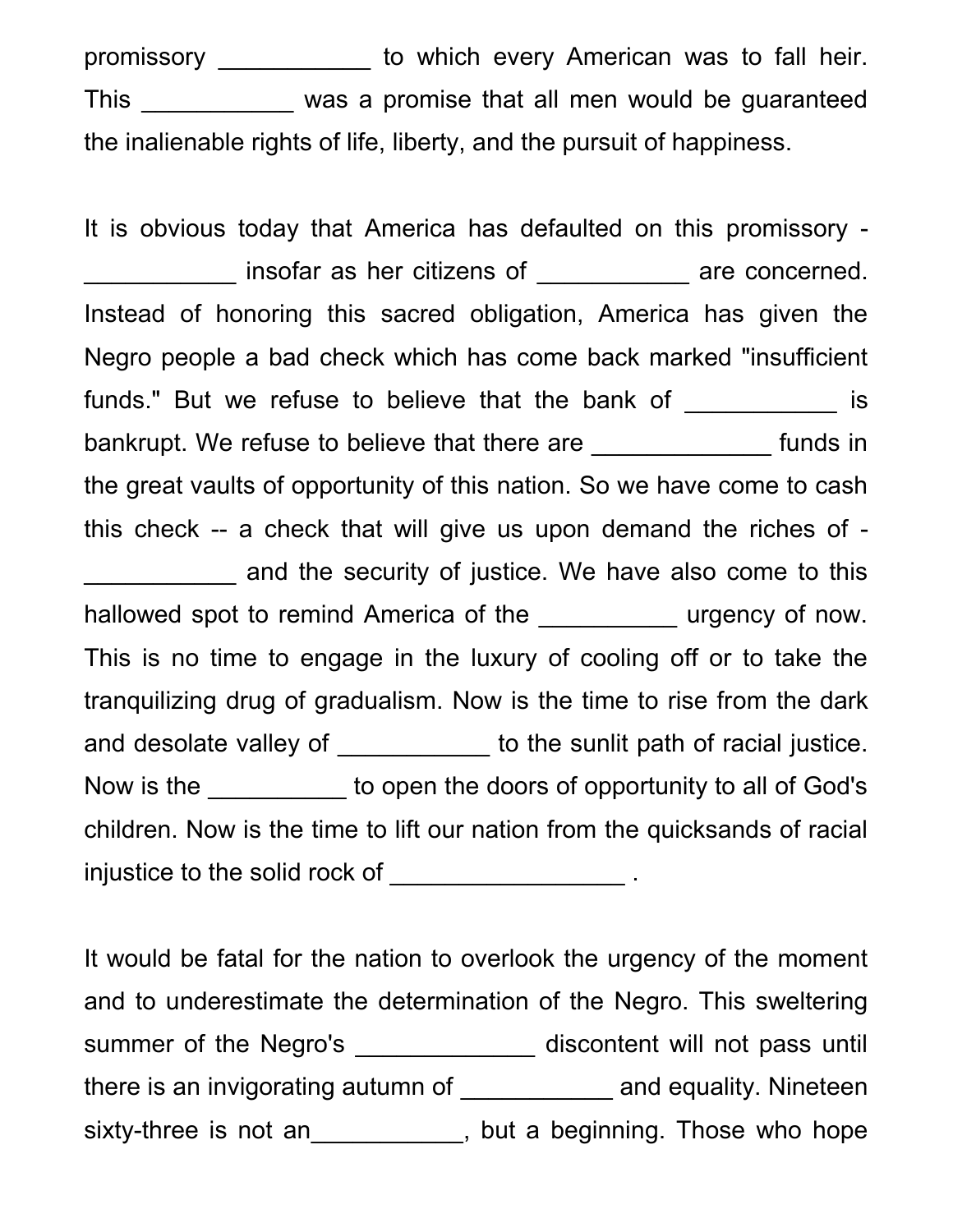that the Negro needed to blow off steam and will now be content will have a rude awakening if the nation returns to **way are usual** as usual. There will be neither \_\_\_\_\_\_\_\_\_\_\_\_ nor tranquility in America until the Negro is granted his citizenship rights. The whirlwinds of revolt will continue to shake the foundations of our \_\_\_\_\_\_\_\_\_\_\_\_\_ until the bright day of justice emerges.

But there is something that I must say to my people who stand on the warm threshold which leads into the the same of justice. In the process of gaining our rightful place we must not be guilty of wrongful deeds. Let us not seek to satisfy our thirst for freedom by drinking from the cup of bitterness and \_\_\_\_\_\_\_\_\_\_\_.

We must forever conduct our example on the high plane of dignity and discipline. We must not allow our creative protest to degenerate into **was allocated violence.** Again and again we must rise to the majestic heights of meeting physical force with soul force. The marvelous new militancy which has engulfed the Negro must not lead us to distrust of all white people, for many of our white\_\_\_\_\_\_\_\_\_\_\_, as evidenced by their presence here today, have come to realize that their destiny is tied up with our destiny and their freedom is inextricably bound to our freedom. We - **\_\_\_\_\_\_\_\_\_\_\_** walk alone.

And as we walk, we must make the pledge that we shall march ahead. We cannot turn back. There are those who are asking the devotees of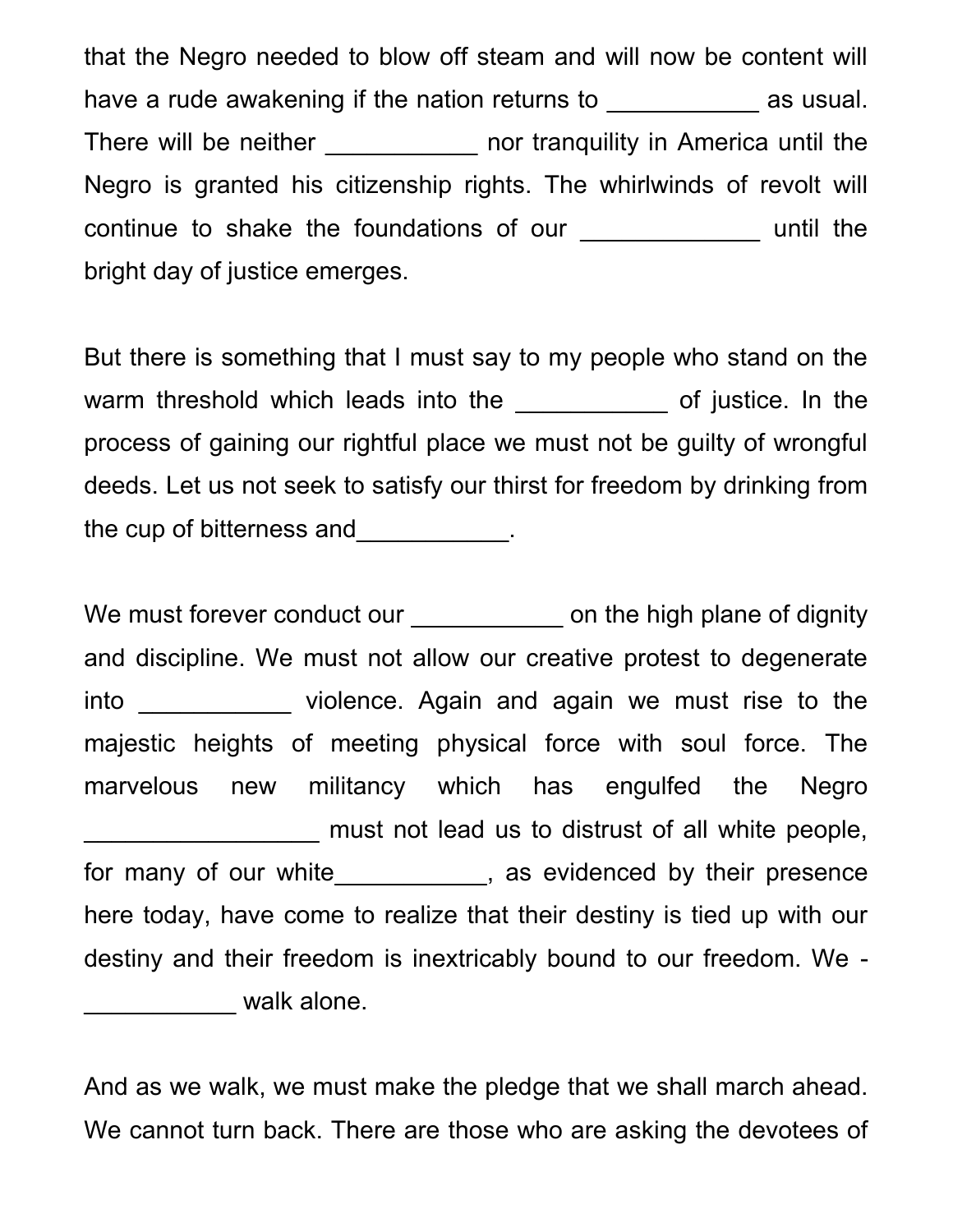civil\_\_\_\_\_\_\_\_\_\_\_, "When will you be satisfied?" We can never be satisfied as long as our bodies, heavy with the fatigue of \_\_\_\_\_\_\_\_\_\_, cannot gain lodging in the motels of the highways and the hotels of the cities. We cannot be satisfied as long as the Negro's basic mobility is from a smaller ghetto to a larger one. We can never be satisfied as long as a Negro in Mississippi cannot \_\_\_\_\_\_\_\_\_\_\_\_ and a Negro in New York believes he has nothing for which to Theorem 2016, no, no, we are not satisfied, and we will not be satisfied until justice rolls down like waters and righteousness like a mighty stream.

I am not unmindful that some of you have come here out of great trials and tribulations. Some of you have come fresh from narrow cells. Some of you have come from areas where your quest for freedom left you battered by the \_\_\_\_\_\_\_\_\_\_\_\_\_ of persecution and staggered by the of police brutality. You have been the veterans of creative suffering. Continue to work with the faith that unearned suffering is redemptive.

Go back to Mississippi, go back to Alabama, go back to  $\qquad \qquad$ , go back to Louisiana, go back to the slums and ghettos of our northern cities, knowing that somehow this situation can and will be changed. Let us not wallow in the \_\_\_\_\_\_\_\_\_\_\_\_\_ of despair.

I say to you today, my friends, that in spite of the difficulties and frustrations of the moment, I can be have a dream. It is a dream deeply rooted in the American dream.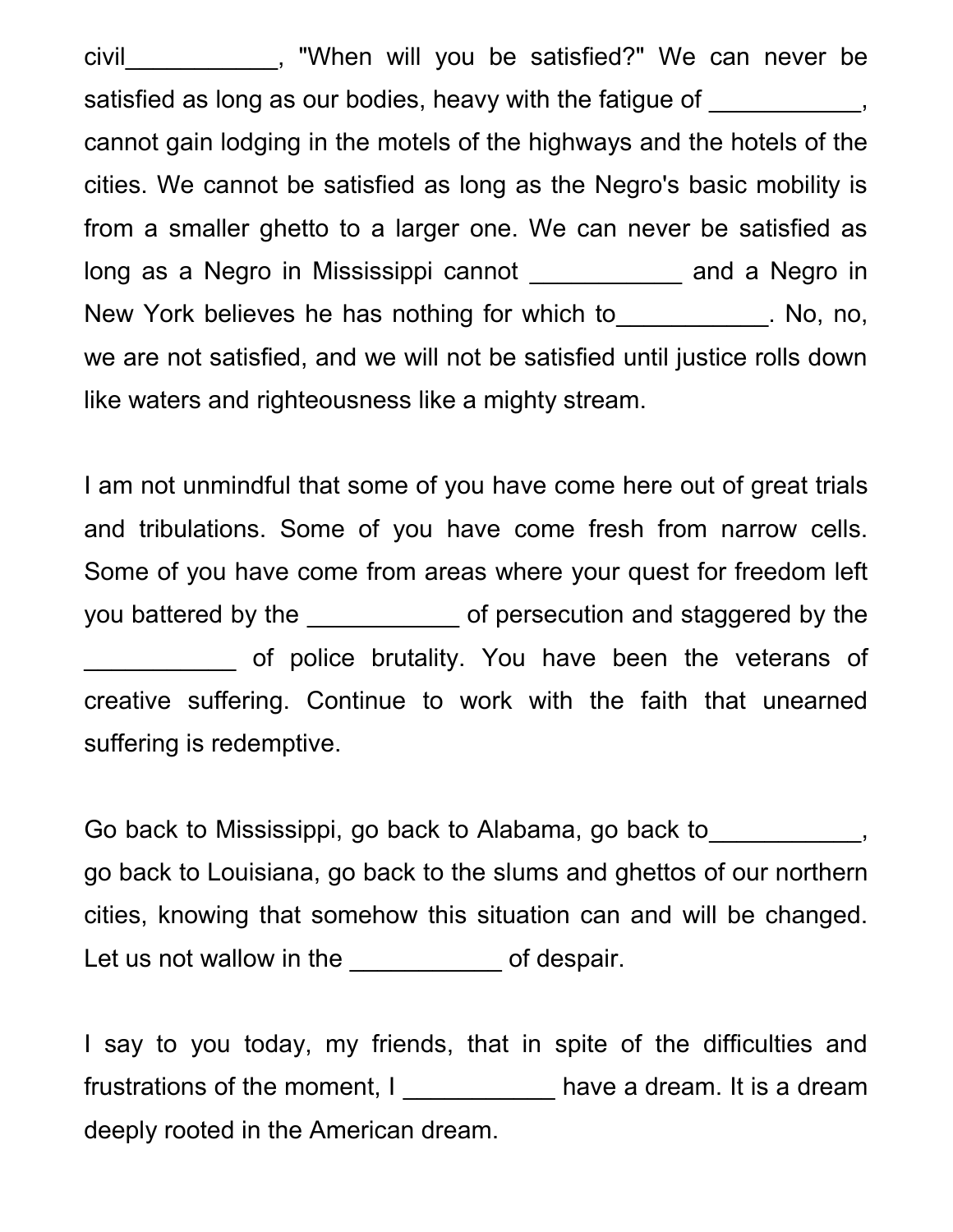I have a dream that one day this nation will rise up and live out the true meaning of its creed: "We hold these truths to be self-evident: that all men are equal."

I have a dream that one day on the red hills of \_\_\_\_\_\_\_\_\_\_\_\_ the sons of former slaves and the sons of former slaveowners will be able to sit down together at a table of brotherhood.

I have a dream that one day even the state of Mississippi, a desert state, sweltering with the \_\_\_\_\_\_\_\_\_\_\_\_\_ of injustice and oppression, will be transformed into an **wite all all examples** of freedom and justice.

I have a dream that my four children will one day live in a nation where they will not be judged by the \_\_\_\_\_\_\_\_\_\_\_\_\_ of their skin but by the content of their character.

I have a dream today.

I have a dream that one day the state of Alabama, whose governor's lips are presently dripping with the words of interposition and nullification, will be transformed into a situation where little - \_\_\_\_\_\_\_\_\_\_\_ boys and black girls will be able to join hands with little boys and white girls and walk together as sisters and brothers.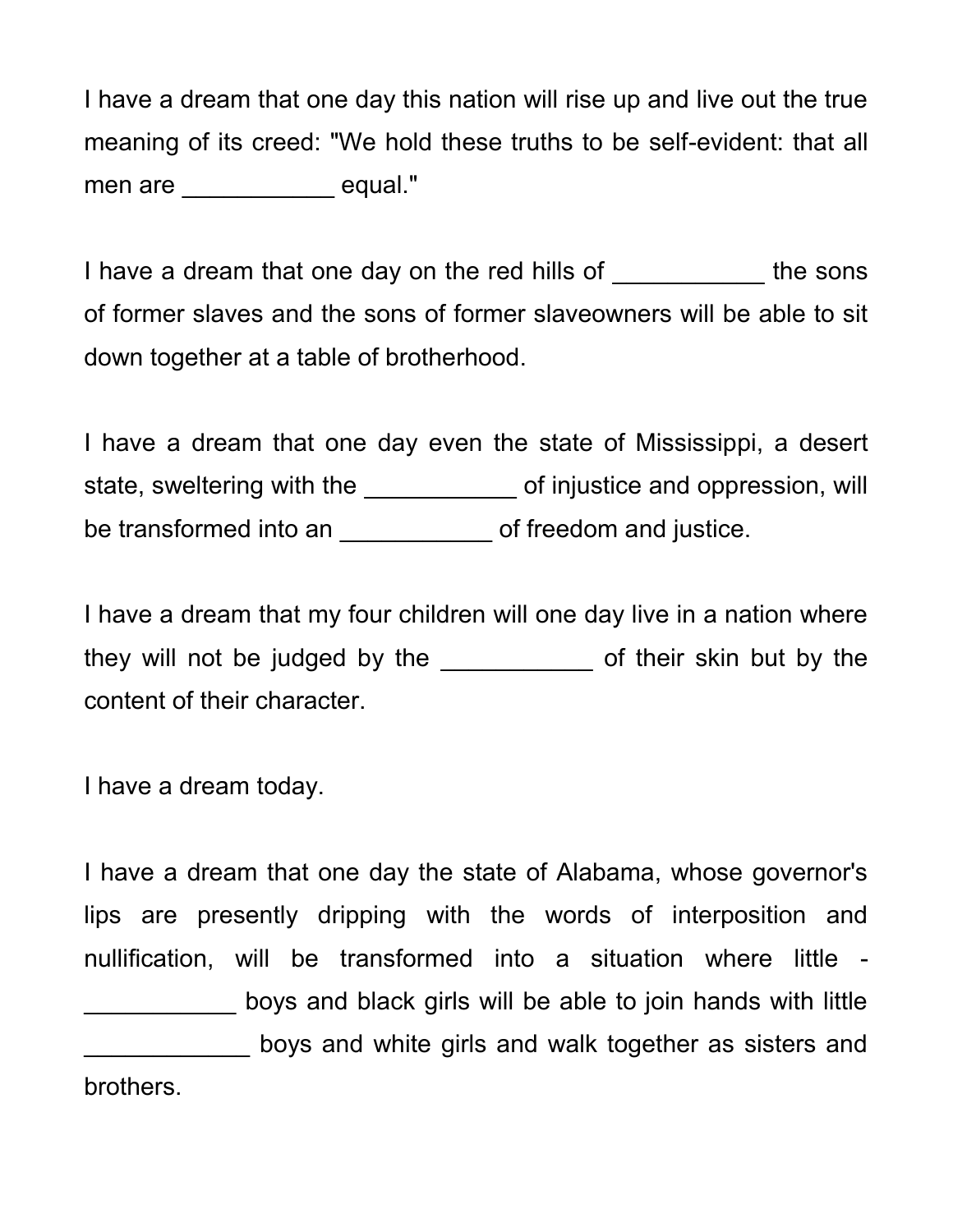I have a dream today.

I have a dream that one day every valley shall be exalted, every hill and mountain shall be made\_\_\_\_\_\_\_\_\_\_, the rough places will be made plain, and the crooked places will be made Theorem and the glory of the Lord shall be revealed, and all flesh shall see it together.

This is our hope. This is the the with which I return to the South. With this \_\_\_\_\_\_\_\_\_\_\_\_ we will be able to hew out of the mountain of despair a stone of hope. With this \_\_\_\_\_\_\_\_\_\_\_ we will be able to transform the jangling discords of our nation into a beautiful symphony of brotherhood. With this \_\_\_\_\_\_\_\_\_\_\_ we will be able to work together, to pray together, to struggle together, to go to jail together, to stand up for freedom together, knowing that we will be free one day.

This will be the day when all of God's children will be able to sing with a new meaning, "My country, 'tis of thee, sweet land of liberty, of thee I sing. Land where my fathers died, land of the pilgrim's pride, from every mountainside, let freedom\_\_\_\_\_\_\_\_\_\_\_\_."

And if America is to be a great nation this must become true. So let freedom ring from the prodigious hilltops of New Hampshire. Let freedom ring from the mighty mountains of New York. Let ring from the heightening Alleghenies of Pennsylvania!